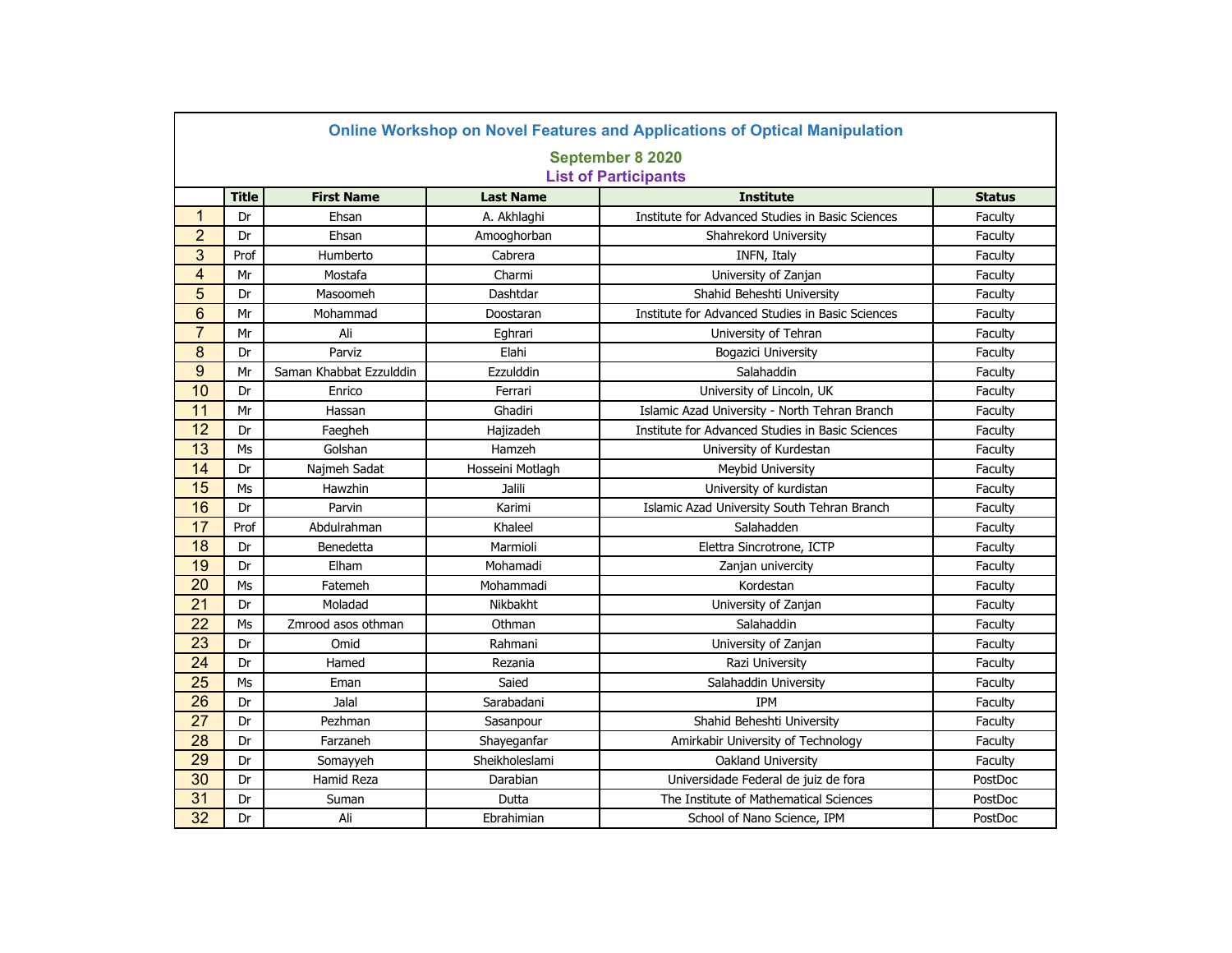|                 | <b>Title</b> | <b>First Name</b> | <b>Last Name</b>     | <b>Institute</b>                                           | <b>Status</b> |
|-----------------|--------------|-------------------|----------------------|------------------------------------------------------------|---------------|
| 33              | Dr           | Zahra             | Etesami              | <b>IPM</b>                                                 | PostDoc       |
| 34              | Dr           | Marjan            | Fani                 | Laser and Plasma Research Institute                        | PostDoc       |
| 35              | Dr           | Mohsen            | Farokhnezhad         | School of Nano Science, IPM, Tehran, Iran                  | PostDoc       |
| 36              | Dr           | Vahideh           | Farzam Rad           | Institute for Advanced Studies in Basic Sciences           | PostDoc       |
| $\overline{37}$ | Dr           | Zahra             | Fazli                | <b>IPM</b>                                                 | PostDoc       |
| $\overline{38}$ | Dr           | Sahar             | Izadi Vishkayi       | <b>IPM</b>                                                 | PostDoc       |
| 39              | Dr           | Hossein           | Jashnsaz             | Vanderbilt University                                      | PostDoc       |
| 40              | Dr           | Hosein            | Kafian               | Mashhad University of Medical Sciences                     | PostDoc       |
| 41              | Dr           | Ali Akbar         | Khorshad             | Sharif University of Technology                            | PostDoc       |
| $\overline{42}$ | Dr           | Alessandro        | Magazzu              | CNR IPCF                                                   | PostDoc       |
| 43              | Dr           | Uğur              | Parlatan             | Boğaziçi University                                        | PostDoc       |
| 44              | Dr           | Mina              | Piralaee             | University of Tabriz                                       | PostDoc       |
| 45              | Dr           | Mahdiyeh          | Sadrara              | <b>IPM</b>                                                 | PostDoc       |
| 46              | Dr           | Sanam             | SaeidNahaei          | Yeungnam University, South Korea                           | PostDoc       |
| 47              | Dr           | Zahra             | Torbatian            | <b>IPM</b>                                                 | PostDoc       |
| 48              | Dr           | Samir             | Vartabi Kashanian    | University of Exeter                                       | PostDoc       |
| 49              | Ms           | azin              | ziashahabi           | Shahid Beheshti University                                 | PostDoc       |
| 50              | Mr           | Mostafa           | Aakhte               | Division of developmental Genetics, University of Kassel   | PhDStu        |
| $\overline{51}$ | Mr           | Salar             | Abbasi               | School of Nano Science, IPM                                | PhDStu        |
| 52              | Mr           | Ehsan             | Ahmadi               | Institute for Advanced Studies in Basic Sciences           | PhDStu        |
| 53              | Ms           | Zahra             | Akbarpour            | Institute for Advanced Studies in Basic Sciences           | PhDStu        |
| 54              | Mr           | Alberto           | Ascencio             | National Institute of Astrophysics, Optics and Electronics | PhDStu        |
| 55              | Dr           | Mohammad          | Badri                | Institute for Advanced Studies in Basic Sciences           | PhDStu        |
| 56              | Mr           | Hadi              | Bakhshi              | University of Zanjan                                       | PhDStu        |
| 57              | Ms           | Sarah             | Barzegari            | Iran University of Medical Sciences                        | PhDStu        |
| 58              | Ms           | Mahsa             | Bazargani            | Islamic Azad University, Central Tehran Branch             | PhDStu        |
| 59              | Mr           | Mike              | Bonachita            | Mindanao State University - Iligan Institite of Technology | PhDStu        |
| 60              | Mr           | David             | <b>Bronte Ciriza</b> | <b>IPCF CNR</b>                                            | PhDStu        |
| 61              | Ms           | Viridiana         | Carmona Sosa         | Università degli Studi di Roma "La Sapienza"               | PhDStu        |
| 62              | Mr           | Alireza           | Dakhili              | Institute for Advanced Studies in Basic Sciences           | PhDStu        |
| 63              | Ms           | Nastaran          | Dolatabadi           | Institute for Advanced Studies in Basic Sciences           | PhDStu        |
| 64              | Mr           | Shahriar          | Esmaeili             | <b>Texas A&amp;M University</b>                            | PhDStu        |
| 65              | Ms           | Monireh           | Ghasempour           | Iran medical Science University                            | PhDStu        |
| 66              | Mr           | Vitali            | Ghoghoberidze        | Tbilisi state University                                   | PhDStu        |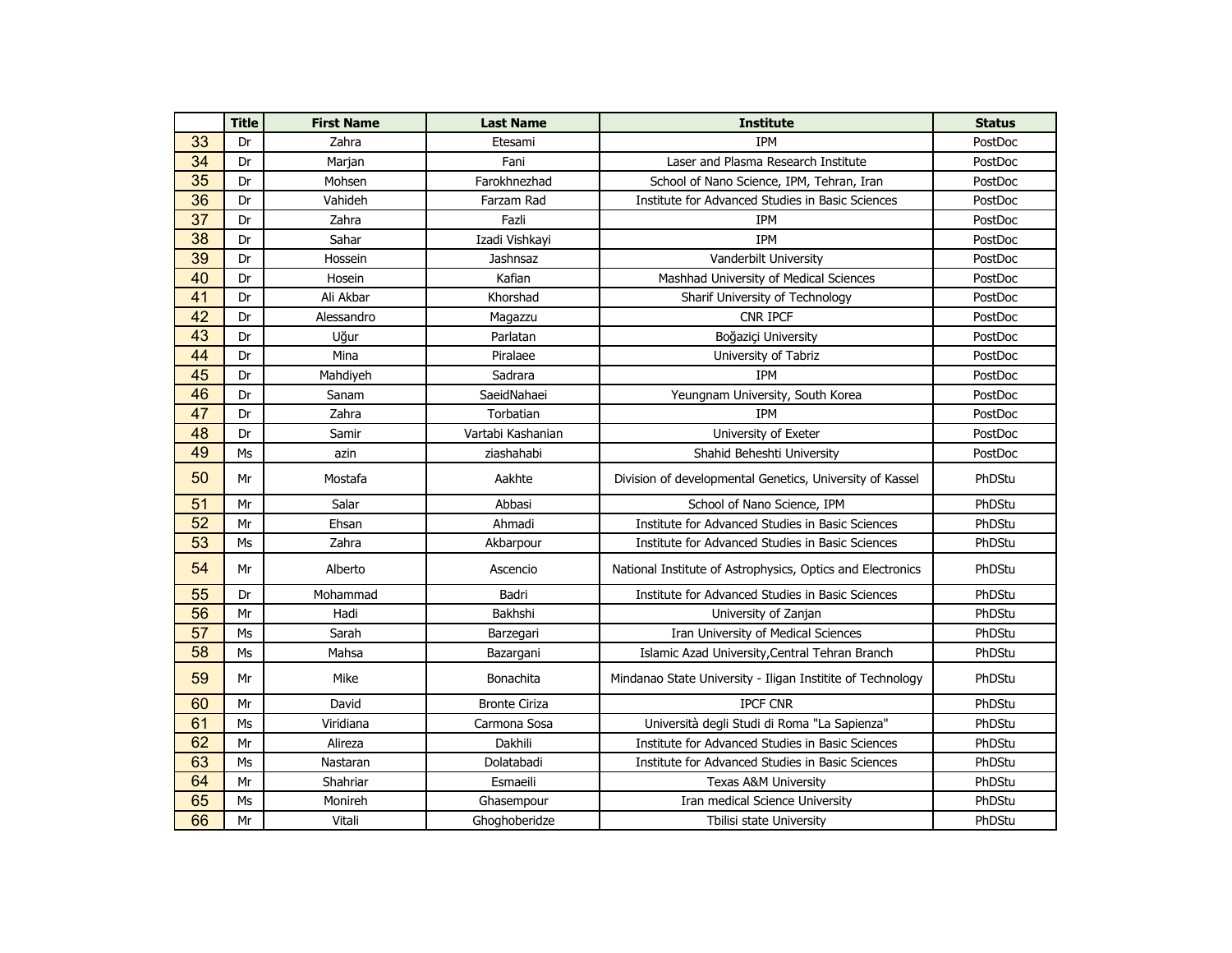|                 | <b>Title</b>   | <b>First Name</b> | <b>Last Name</b>   | <b>Institute</b>                                 | <b>Status</b> |
|-----------------|----------------|-------------------|--------------------|--------------------------------------------------|---------------|
| 67              | Ms             | Pooja             | Gupta              | AcSIR-CSIO                                       | PhDStu        |
| 68              | M <sub>S</sub> | fateme            | hajishafiei        | Institute for Advanced Studies in Basic Sciences | PhDStu        |
| 69              | Ms             | Mayyada           | Hamarashid         | Salahaddin University                            | PhDStu        |
| 70              | M <sub>S</sub> | Sadia             | Hassan Gul         | Hazara University, Mansehra                      | PhDStu        |
| 71              | M <sub>S</sub> | Farokhnaz         | Hosseinifar        | Institute for Advanced Studies in Basic Sciences | PhDStu        |
| $\overline{72}$ | Dr             | Shaida            | Kakil              | Salahaddin University-Erbil                      | PhDStu        |
| 73              | M <sub>S</sub> | Mahshid           | Karimimomvandi     | Institute for Advanced Studies in Basic Sciences | PhDStu        |
| 74              | M <sub>S</sub> | Ravneet           | Kaur               | Lovely Professional University                   | PhDStu        |
| 75              | Mr             | Hersh             | Khizir             | Salahaddin University                            | PhDStu        |
| 76              | Ms             | Samaneh           | Khoshkhatti        | Institute for Advanced Studies in Basic Sciences | PhDStu        |
| 77              | Ms             | Mahnoush          | Madani             | Institute for Advanced Studies in Basic Sciences | PhDStu        |
| 78              | Mr             | Seyed Armin       | Mirzaki Ebrahimi   | Institute for Advanced Studies in Basic Sciences | PhDStu        |
| 79              | Ms             | Mohaddeseh        | Mohammadi Masouleh | Institute for Advanced Studies in Basic Sciences | PhDStu        |
| 80              | Mr             | Ali               | Mohammadpour       | <b>Tabriz University</b>                         | PhDStu        |
| 81              | Ms             | Mahsa             | Moradbeigi         | University of Kurdistan                          | PhDStu        |
| 82              | Ms             | Shiva             | Moradimehr         | Institute for Advanced Studies in Basic Sciences | PhDStu        |
| 83              | Ms             | Parinaz           | Mosaddeghi Amini   | University College Dublin                        | PhDStu        |
| 84              | Ms             | Shima             | Nezamipour         | Institute for Advanced Studies in Basic Sciences | PhDStu        |
| 85              | Ms             | Zahra             | Noraeepur          | Shiraz University                                | PhDStu        |
| 86              | Mr             | Mohammad          | Nouri              | Institute for Advanced Studies in Basic Sciences | PhDStu        |
| 87              | Mr             | Ali               | Ojaghloo           | Amirkabir University of Technology               | PhDStu        |
| 88              | M <sub>S</sub> | <b>Bita</b>       | Olamaei            | Institute for Advanced Studies in Basic Sciences | PhDStu        |
| 89              | Dr             | Leila             | Ouni               | Zanjan University                                | PhDStu        |
| 90              | Mr             | Majid             | Panahi             | Zanjan University                                | PhDStu        |
| 91              | M <sub>S</sub> | Delnia            | Pourghobad         | Univeristy of Kourdistan                         | PhDStu        |
| 92              | M <sub>S</sub> | Habibeh           | Pourhassan         | <b>Tabriz University</b>                         | PhDStu        |
| 93              | Mr             | Paolo             | Polimeno           | University of Messina                            | PhDStu        |
| 94              | Mr             | Mahdi             | Rahmanzadeh        | Sharif University of Technology                  | PhDStu        |
| 95              | Mr             | Mohammad          | Rezaei             | Shahid Beheshti University                       | PhDStu        |
| 96              | Ms             | Narges            | Rezaei             | Institute for Advanced Studies in Basic Sciences | PhDStu        |
| 97              | Dr             | Maryam            | Rezaeian           | Iran University                                  | PhDStu        |
| 98              | Dr             | Hosein            | Safakheil          | Iran University                                  | PhDStu        |
| 99              | Mr             | Mohammadreza      | Salehi Moghaddam   | Shahid Beheshti University                       | PhDStu        |
| 100             | Mr             | Julio Aurelio     | Sarabia-Alonso     | <b>INAOE</b>                                     | PhDStu        |
| 101             | Ms             | Maryam            | Setoudeh           | Institute for Advanced Studies in Basic Sciences | PhDStu        |
| 102             | Ms             | Mahboobeh         | Shabani            | Shahid Beheshti University                       | PhDStu        |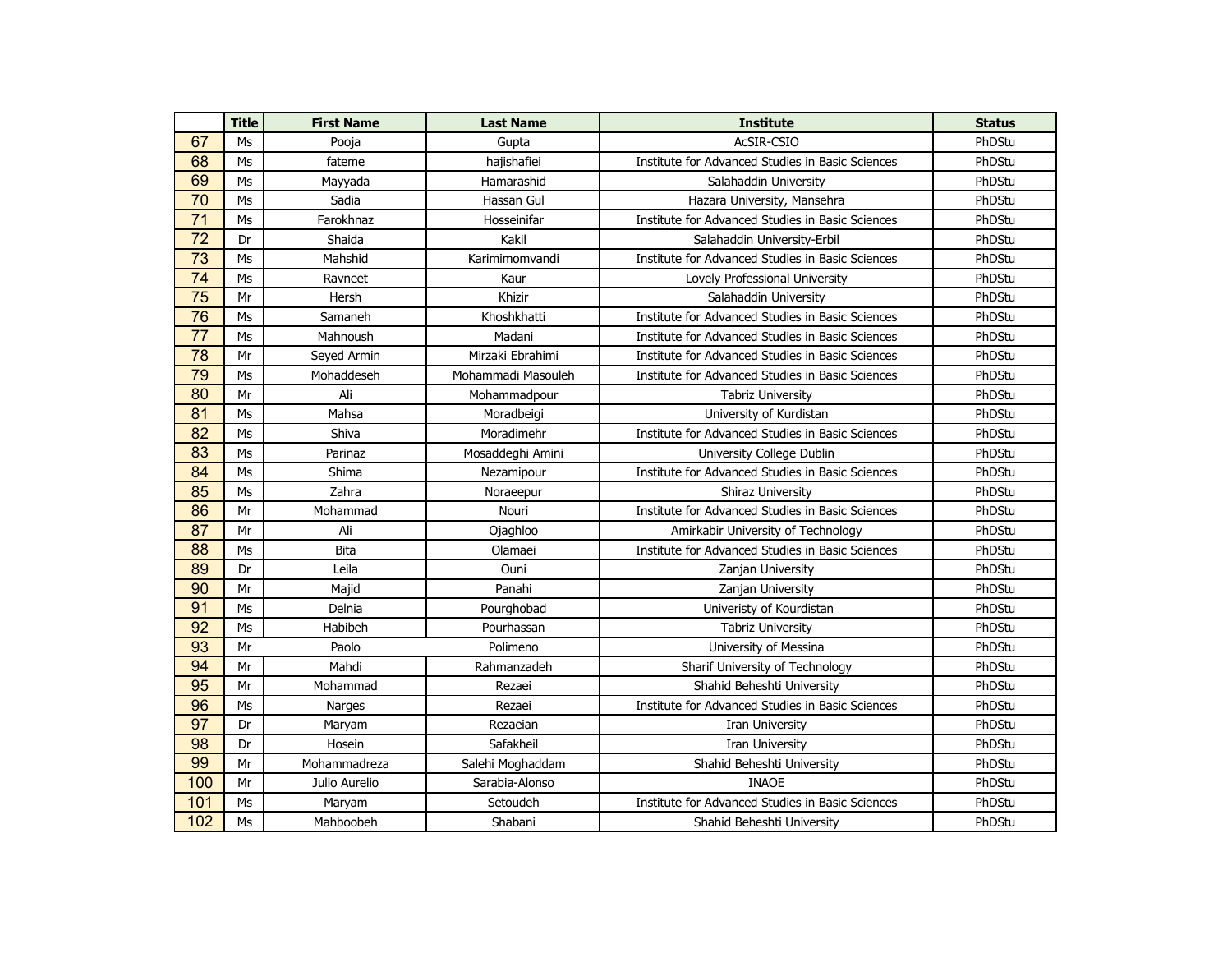|     | <b>Title</b> | <b>First Name</b> | <b>Last Name</b>           | <b>Institute</b>                                            | <b>Status</b> |
|-----|--------------|-------------------|----------------------------|-------------------------------------------------------------|---------------|
| 103 | Ms           | Fatemeh           | Shahi                      | Amirkabir University of Technology                          | PhDStu        |
| 104 | Mr           | Mohammad Reza     | Sharifimehr                | LAPRI/SBU                                                   | PhDStu        |
| 105 | Mr           | Souvik            | Sil                        | <b>IISER Kolkata</b>                                        | PhDStu        |
| 106 | Mr           | Mohammad          | Tirgar                     | Institute for Advanced Studies in Basic Sciences            | PhDStu        |
| 107 | Ms           | nasrin            | vahedi                     | University tabriz                                           | PhDStu        |
| 108 | Mr           | Juan Israel       | Vázquez Lozano             | Instituto Nacional de Astrofísica, Óptica y Electrónica     | PhDStu        |
| 109 | Ms           | Pardis            | Yazdani Moghadam           | Institute for Advanced Studies in Basic Sciences            | PhDStu        |
| 110 | Mr           | Vahid             | Abbasian                   | Institute for Advanced Studies in Basic Sciences            | Researcher    |
| 111 | Dr           | <b>Botan</b>      | Abdullah                   | Salahaddin University-Erbil                                 | Researcher    |
| 112 | Mr           | Hossein           | Allahverdi                 | Shahid Beheshti University                                  | Researcher    |
| 113 | Mr           | Farhad            | Asadollah Zarif Mahdizadeh | Ferdowsi University of Mashhad                              | Researcher    |
| 114 | Dr           | Elnaz             | Attar Jannesar             | Khaje Nasir Toosi University of Technology                  | Researcher    |
| 115 | Dr           | Mihaela           | Bojan                      | National Institute for Lasers, Plasma and Radiation Physics | Researcher    |
| 116 | Dr           | Zeinab            | Ebrahimpour                | Elettra Sincrotrone, ICTP                                   | Researcher    |
| 117 | Dr           | Zohreh            | Fallah                     | <b>IPM</b>                                                  | Researcher    |
| 118 | Ms           | Somayeh           | Farazpour                  | Alzahra University                                          | Researcher    |
| 119 | Dr           | Narges            | Forouzideh                 | Zanjan University of Medical Sciences                       | Researcher    |
| 120 | Dr           | Badie             | Ghavami                    | <b>ICQTS</b>                                                | Researcher    |
| 121 | Mr           | Hamid             | Haghmoradi                 | Shahid Beheshti University                                  | Researcher    |
| 122 | Mr           | Abbas             | Hassasfar                  | Isfahan University of Technology                            | Researcher    |
| 123 | Dr           | Laura Emilia      | Ionel                      | National Institute for Laser, Plasma and Radiation Physics  | Researcher    |
| 124 | Mr           | Morteza           | Jafari Siavashani          | Institute for Advanced Studies in Basic Sciences            | Researcher    |
| 125 | Dr           | Hamidreza         | Jamshidnia                 | Currently acting as independent researcher (self-employed)  | Researcher    |
| 126 | Dr           | Fatemeh           | Kazemizadeh                | <b>Tarbiat Modares University</b>                           | Researcher    |
| 127 | Mr           | Amjad             | Khan                       | Hazara University Mansehra                                  | Researcher    |
| 128 | Ms           | Giti              | Khazaei                    | Shahid Beheshti University                                  | Researcher    |
| 129 | Dr           | Konstantinos      | Kotsis                     | University College Dublin                                   | Researcher    |
| 130 | Mr           | Mohammadhossain   | <b>Modarres</b>            | Institute for Advanced Studies in Basic Sciences            | Researcher    |
| 131 | Mr           | Mohammad          | Mohammadi                  | Shahid Beheshti University                                  | Researcher    |
| 132 | Dr           | Rahman            | Nouroozi                   | Institute for Advanced Studies in Basic Sciences            | Researcher    |
| 133 | Ms           | Azadeh            | Saeidi                     | University of Zanjan                                        | Researcher    |
| 134 | Mr           | Mohsen            | Samadzadeh Bonab           | Institute for Advanced Studies in Basic Sciences            | Researcher    |
| 135 | Mr           | Mahmoodreza       | Sharifian                  | Iran University of Science and Technology                   | Researcher    |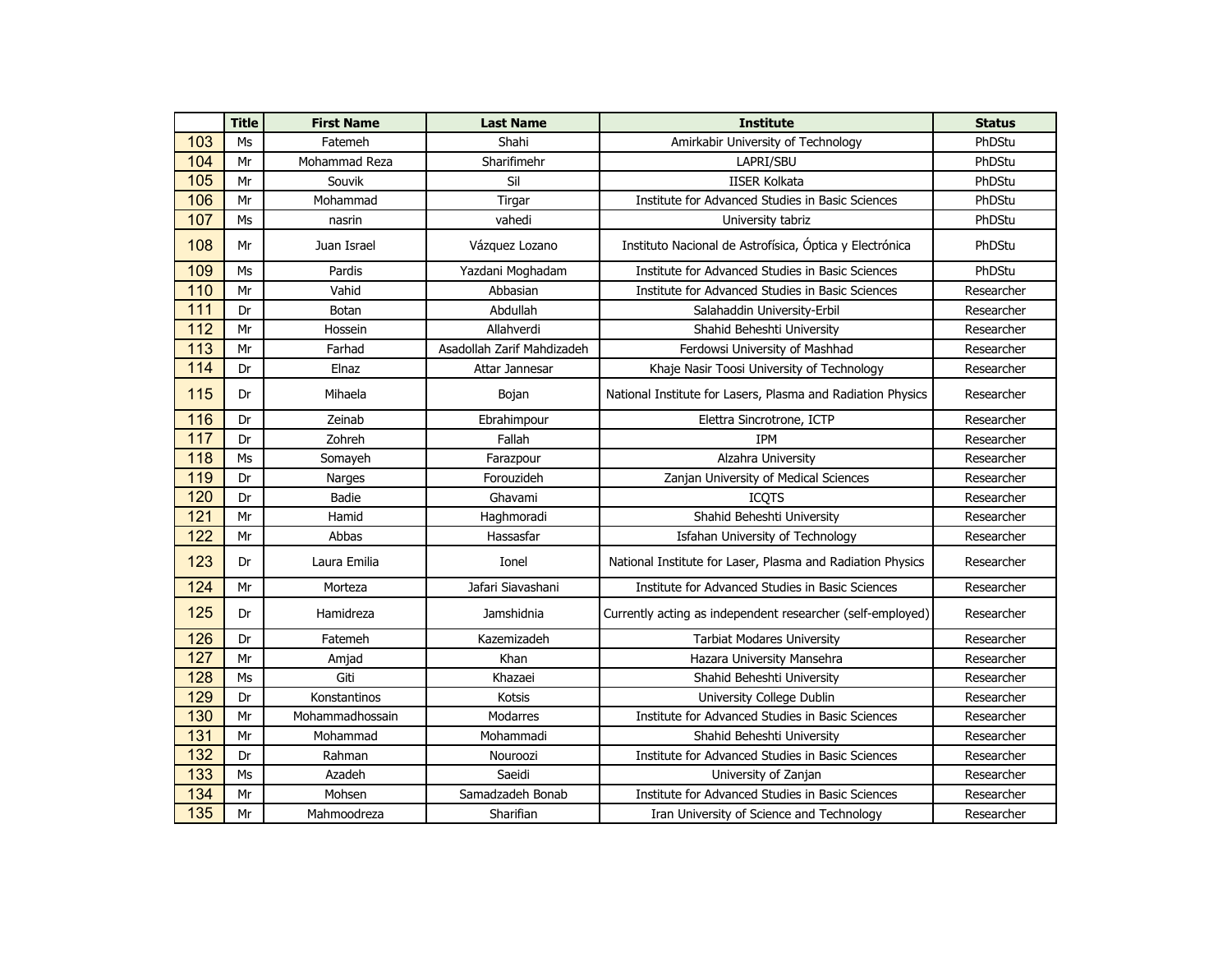|     | <b>Title</b> | <b>First Name</b>  | <b>Last Name</b>     | <b>Institute</b>                                                  | <b>Status</b> |
|-----|--------------|--------------------|----------------------|-------------------------------------------------------------------|---------------|
| 136 | Dr           | Zahra              | Tahmasebi            | Institute for Advanced Studies in Basic Sciences                  | Researcher    |
| 137 | Dr           | Iuliana            | Urzica               | National Institute for Laser Plasma and Radiation Physics         | Researcher    |
| 138 | Ms           | Elham              | Yaghoubi Asl         | Iran University                                                   | Researcher    |
| 139 | Mr           | Mohammad-Reza      | Aghdaee              | Institute for Advanced Studies in Basic Sciences                  | GraduStu      |
| 140 | Ms           | Marzieh            | Allah Panahi         | Institute for Advanced Studies in Basic Sciences                  | GraduStu      |
| 141 | Ms           | Zahra              | Asgarpour            | Iran University of sience & Technology                            | GraduStu      |
| 142 | Ms           | Niloufar           | Babaei               | Institute for Advanced Studies in Basic Sciences                  | GraduStu      |
| 143 | Mr           | Amirhossein        | Barati Sedeh         | Shahid Beheshti University                                        | GraduStu      |
| 144 | Mr           | Mehdi              | Bazargan             | Semnan University                                                 | GraduStu      |
| 145 | Mr           | Mohammad           | Ebrahimtabar Lamsoo  | Institute for Advanced Studies in Basic Sciences                  | GraduStu      |
| 146 | Ms           | Sione              | Eyvazi               | Institute for Advanced Studies in Basic Sciences                  | GraduStu      |
| 147 | Ms           | Tina               | Fathalipour          | <b>Guilan University</b>                                          | GraduStu      |
| 148 | Mr           | Alejandro Figueroa | Figueroa Rojasvertiz | <b>INAOE</b>                                                      | GraduStu      |
| 149 | Mr           | Pooya              | Ghavami              | Institute for Advanced Studies in Basic Sciences                  | GraduStu      |
| 150 | Ms           | Mahdiyeh           | Gholami              | University of Tehran                                              | GraduStu      |
| 151 | Ms           | Kimia              | Golshan Golbaghi     | Laser & plasma research institute - Shahid Beheshti<br>University | GraduStu      |
| 152 | Ms           | Katayoon           | Hadian               | Shahid Beheshti University                                        | GraduStu      |
| 153 | Mr           | Majid              | HajiBagheri          | Sharif University of Technology                                   | GraduStu      |
| 154 | Mr           | mohammad amin      | Hemmatian            | Shahid Beheshti University                                        | GraduStu      |
| 155 | Ms           | Davood             | Hesari               | Institute for Advanced Studies in Basic Sciences                  | GraduStu      |
| 156 | Ms           | Fatemeh            | Jafari               | Shahid Beheshti University                                        | GraduStu      |
| 157 | Mr           | Ramin              | Jamali               | Institute for Advanced Studies in Basic Sciences                  | GraduStu      |
| 158 | Ms           | behnaz             | javidi               | Urmia University                                                  | GraduStu      |
| 159 | Ms           | Farnoosh           | Joulaeian            | Institute for Advanced Studies in Basic Sciences                  | GraduStu      |
| 160 | Ms           | Nafiseh            | Khanahmadi           | Institute for Advanced Studies in Basic Sciences                  | GraduStu      |
| 161 | Mr           | Mohammad Hossein   | Khosravi             | Institute for Advanced Studies in Basic Sciences                  | GraduStu      |
| 162 | Ms           | Samira             | Lali                 | University of Kurdistan                                           | GraduStu      |
| 163 | Mr           | Peyman             | Malekzadeh           | Shahid Beheshti University                                        | GraduStu      |
| 164 | Ms           | Maryam             | Mohammadi            | Institute for Advanced Studies in Basic Sciences                  | GraduStu      |
| 165 | Ms           | Ayesha             | Mubshrah             | COMSATS University Islamabad, Lahore campus                       | GraduStu      |
| 166 | Ms           | Elahe              | Najafi               | Institute for Advanced Studies in Basic Sciences                  | GraduStu      |
| 167 | Mr           | Peyman             | Najafi               | Institute for Advanced Studies in Basic Sciences                  | GraduStu      |
| 168 | Ms           | Seid faezeh        | Naseri               | Institute for Advanced Studies in Basic Sciences                  | GraduStu      |
| 169 | Ms           | Zahra              | Nazari               | Urmia University                                                  | GraduStu      |
| 170 | Ms           | Farzaneh           | Nazari               | <b>Yazd University</b>                                            | GraduStu      |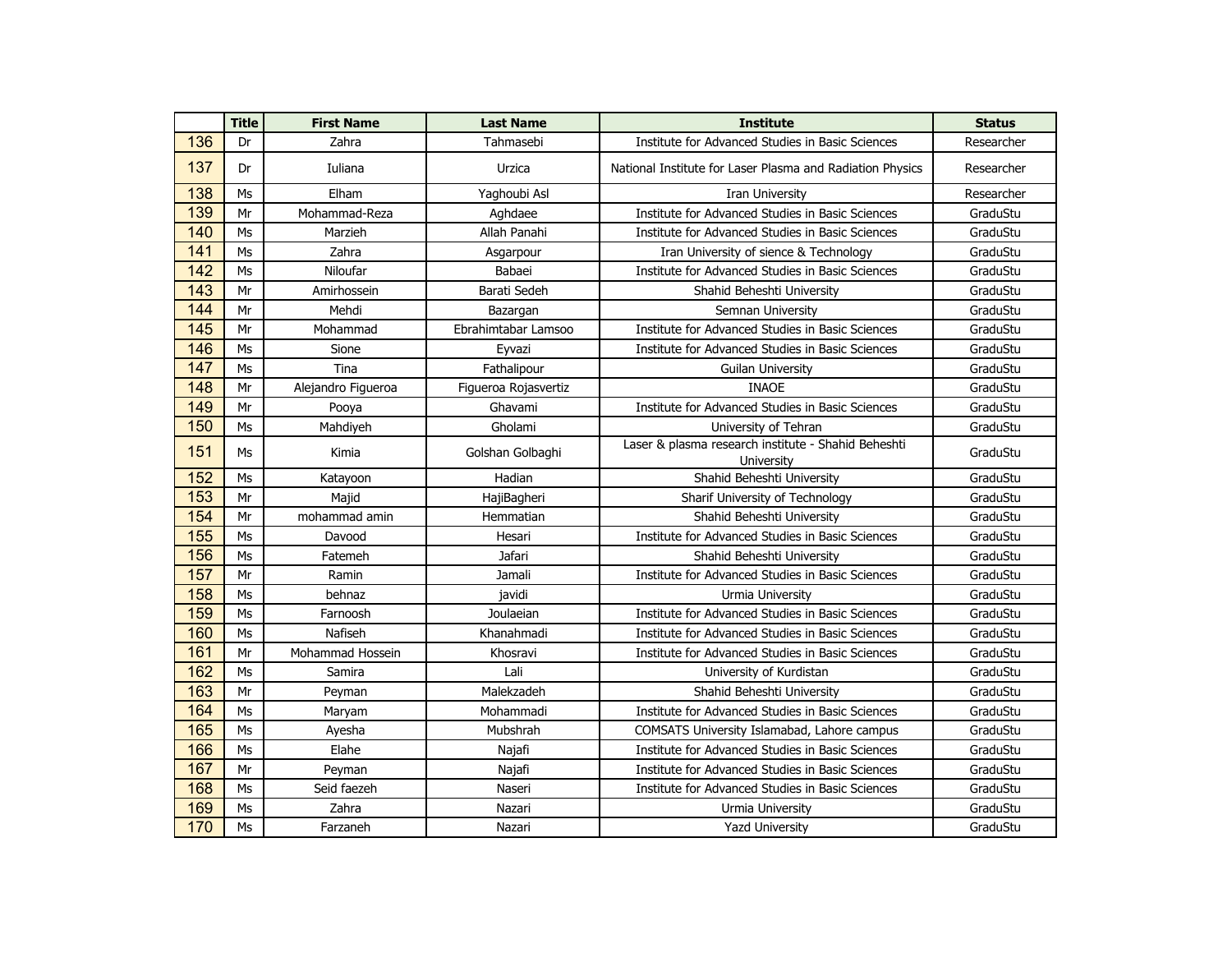|                  | <b>Title</b>   | <b>First Name</b> | <b>Last Name</b>  | <b>Institute</b>                                 | <b>Status</b> |
|------------------|----------------|-------------------|-------------------|--------------------------------------------------|---------------|
| 171              | Ms             | Parisa Sadat      | Noorbakhsh        | Shahid Beheshti University                       | GraduStu      |
| 172              | Ms             | Fahimeh           | Norouzi           | Iran University Science and tecnology            | GraduStu      |
| 173              | Mr             | Taha              | Ohadi             | Institute for Advanced Studies in Basic Sciences | GraduStu      |
| 174              | Ms             | Naeimeh           | Poorsafa          | <b>Islamic Azad University</b>                   | GraduStu      |
| 175              | Mr             | Amir              | Rahmani           | Shahid Beheshti University                       | GraduStu      |
| 176              | Ms             | Zahra             | Rajabzadeh        | Iran University of Science and Technology        | GraduStu      |
| 177              | Mr             | Mahdi             | Rameh             | Institute of Advanced Studies in Basic Sciences  | GraduStu      |
| 178              | Mr             | Mohsen            | Ranjbaran         | University of Isfahan                            | GraduStu      |
| 179              | Mr             | hogr              | Rasul             | Institute for Advanced Studies in Basic Sciences | GraduStu      |
| 180              | Dr             | Elnaz             | Rostampour        | <b>Islamic Azad University</b>                   | GraduStu      |
| 181              | M <sub>S</sub> | Maryam            | Safari            | Shahid Beheshti University                       | GraduStu      |
| 182              | Mr             | Millad            | Salari Nasab      | Institute for Advanced Studies in Basic Sciences | GraduStu      |
| 183              | Mr             | Reza              | Saremi            | Institute for Advanced Studies in Basic Sciences | GraduStu      |
| 184              | Ms             | Mehrzad           | Sasanpour         | Sharif University of Technology                  | GraduStu      |
| 185              | Mr             | Ehsan             | Shamsi            | Amirkabir University of Technology               | GraduStu      |
| 186              | Mr             | Ali               | Soleimani         | Shiraz University                                | GraduStu      |
| 187              | Mr             | Jamal             | Soltani           | Institute for Advanced Studies in Basic Sciences | GraduStu      |
| 188              | Mr             | farshad           | soltani           | Institute for Advanced Studies in Basic Sciences | GraduStu      |
| 189              | Mr             | Mahdi             | Soudi             | Zanjan University                                | GraduStu      |
| 190              | Ms             | Vahoora           | Tahsini           | Institute for Advanced Studies in Basic Sciences | GraduStu      |
| 191              | Mr             | kiarash           | tajbakhsh         | Shahid Beheshti University                       | GraduStu      |
| 192              | M <sub>S</sub> | Armaghan          | Vahidnia          | Amirkabir University of Technology               | GraduStu      |
| 193              | M <sub>S</sub> | Parisa            | Zarei             | Zanjan University                                | GraduStu      |
| 194              | M <sub>S</sub> | بهناز             | جاويدى            | Urmia University                                 | GraduStu      |
| 195              | Dr             | مينا              | ملائي             | Zanjan University                                | GraduStu      |
| 196              | Mr             | الياس             | نسيم دوست         | Institute for Advanced Studies in Basic Sciences | GraduStu      |
| 197              | Ms             | Parinaz           | Abbasi            | Zanjan University                                | UndergradStu  |
| 198              | Ms             | Atefeh            | Akbarpour         | Institute for Advanced Studies in Basic Sciences | UndergradStu  |
| 199              | Ms             | Faezeh            | Aliabadi Farahani | Shahid Beheshti                                  | UndergradStu  |
| 200              | Ms             | Faeze             | Amarloo           | Ferdowsi University of Mashhad                   | UndergradStu  |
| $\overline{201}$ | Ms             | Shima             | Dehghani          | Kavian                                           | UndergradStu  |
| 202              | Mr             | mostafa           | garshasbi         | Institute for Advanced Studies in Basic Sciences | UndergradStu  |
| 203              | Ms             | Ladan             | Haghvirdi pour    | Zanjan University                                | UndergradStu  |
| 204              | Mr             | Javad             | Karimi            | Kharazmi University                              | UndergradStu  |
| 205              | Ms             | Zahra             | Momeni            | Kharazmi University                              | UndergradStu  |
| 206              | Mr             | Amirhossein       | Niknazar          | Iran University of Medical Sciences              | UndergradStu  |